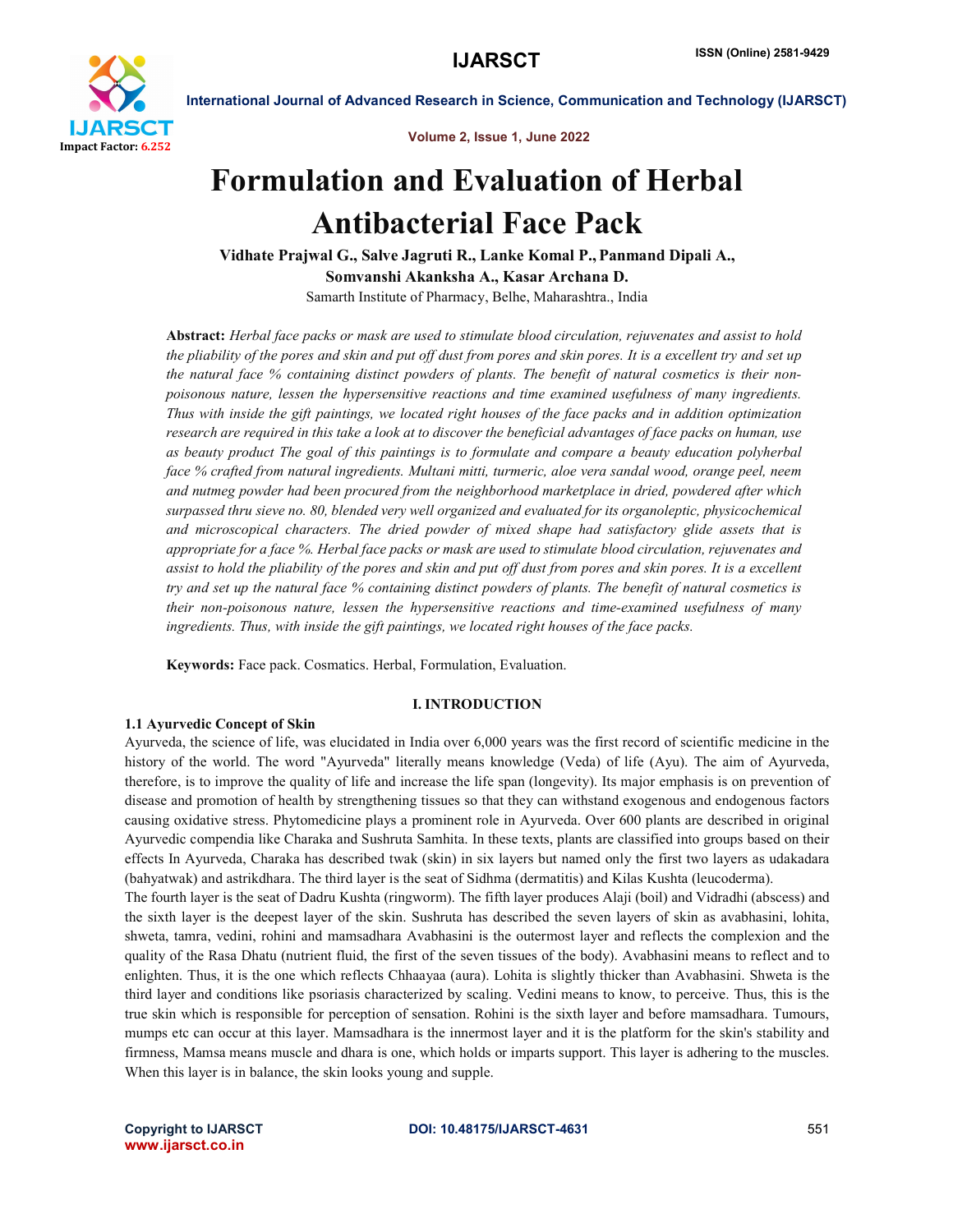

# Volume 2, Issue 1, June 2022

According to Ayurveda, Twak (skin) is a Matruja Avyaya i.e., derived from mother or having maternal origin. It is the mirror of an individual's health. Ayurvedic concepts of skin diseases are based on the tridoshas i.e.. Vata, Pitta and Kapha. Imbalance in any one dosha leads to various types of skin i.e.. Vata skin, Pitta skin. Kapha skin and Combination skin.

- Vata skin: Dry, thin, fine pores, delicate and cool. It is easy to dehydrate and is very susceptible to dry weather. It tends to form wrinkles faster than other skin types.
- Pittaskin: Light, soft, warm and medium thickness. It tends to be more freckled and moles than other skin types. It is photosensitive, has the lowest resistance to the sun, and is most likely to accumulate sun damage over the years.
- Kapaskin: Thick, oily, soft and cool to the touch ; more prone to wrinkles later in life than vata and pitta types, but due to its thickness and oiliness, flax (toxin ) It tends to accumulate under the skin. It has a dull complexion, enlarged pores, excess oil, acne and acne, a damp type of eczema, and water retention.
- Combination Skin: A combination of two skin types: Dry and sensitive VataPitta skin, oily and sensitive KaphaPitta skin, and VataKapha skin are generally dry and have several oily zones.

# 1.2 Cosmetics

The term beauty and cosmetics is as old as humanity and civilization. Women are crazy about looking beautiful. Today, cosmetics are considered one of the most important products in life. This is the cornerstone of the Fast-moving Consumer Goods (FMCG) sector. Cosmetics are based on the Pharmaceuticals and Cosmetics Act of 1940 and the Regulations of 1945. It is a substance defined as "the target object".

# 1.3 Herbal Face Pack

Ayurveda uses an herbal paste called "Mukarepa" as a facial therapy. This herbal paste is applied to the face to treat acne, acne, blemishes, blemishes and pigments. Face packs are smooth powders used for facial applications. These formulations can be applied to the face in the form of liquids or pastes and dried and cured to form films that provide toning, toning and purifying effects on the skin.

# II. MATERIALS AND METHODS

# Ingredients of Formulations

# 2.1 Ingredients of the Formula

All natural materials used in this study. H. Multanimitti, turmeric, aloe vera, sandalwood, orange peel, neem and nutmeg were purchased from the local market in the form of dry powder. Below are details of the botanical materials used in the face pack formulation.

| Sr No. | <b>Name of Ingredient</b> | <b>Scientific Name</b>                 | <b>Quantity (For 100 gm)</b> |
|--------|---------------------------|----------------------------------------|------------------------------|
|        | Orange peel powder        | Citrus reticulate                      | $5 \text{ gm}$               |
|        | Neem powder               | Azadirachta indica                     | 15gm                         |
|        | Sandal Wood               | Santalum alba                          | 20 <sub>gm</sub>             |
|        | Aloe Vera powder          | Aloe barbadensis                       | 10 <sub>gm</sub>             |
|        | Turmeric                  | Curcuma longa                          | 5gm                          |
| 6      | Bentonite                 | Absorbant Aluminum phyllosilicate clay | 20gm                         |
|        | Light Kaolin              | Hydreted Aliminum silicate             | 10gm                         |

Table 1: Ingredients of formulations

# Orange Peel (Citrus reticulate)

Orange is a citrus fruit that contains various nutrient sources such as vitamin C, calcium, potassium and magnesium. Protects the skin from damage caused by free radicals, skin moisture and oxidative stress. It also has the property of momentary brilliance and prevents acne, scratches, wrinkles and aging due to the antibacterial, anti-inflammatory and antioxidant effects of various chemical components.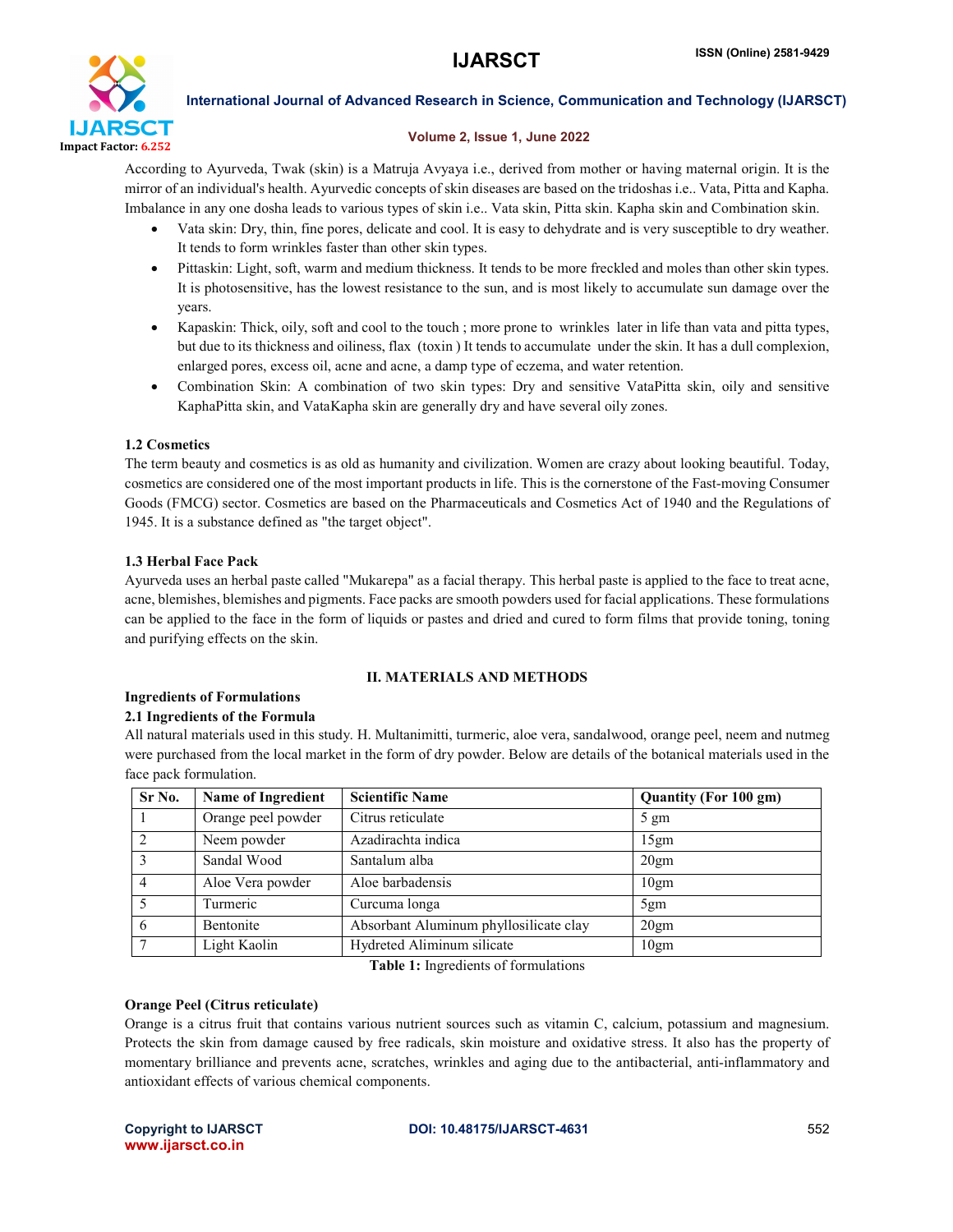

# Volume 2, Issue 1, June 2022

# Neem (Azadirachta indica)

Neem is anti-inflammatory, antiseptic and highly beneficial for oily and acne prone skin An anti-acne effect is due to antimicrobial, anti-inflammatory and anti-oxidant activities of different chemical constituents.

# Sandal wood (Santalum alba)

Sandalwood has an anti-tanning and anti-getting old belongings. It additionally allows pores and skin in lots of approaches like firming effect, emollient, antibacterial properties, cooling astringent belongings, soothing and recuperation belongings

# Aloe Vera (Aloe barbadensis)

Aloe vera is a exquisite moisturizer meant for a pores and skin. Aloe vera rejuvenates pores and skin, hydrates this and maintains pores and skin layer searching sparkling all of the time. Aloe vera has anti-microbial belongings rendering it perfect to address zits and pimples. Aloe vera powder carries numerous vitamins like glycerine, sodium palmate, sodium carbonate, sodium palm kemelate, sorbitol

# Turmeric (Curcuma longa)

Turmeric is mainly used to rejuvenate the skin. It delays signs of aging such as wrinkles and has other properties such as antibacterial, antiseptic and anti-inflammatory. It is the best source of blood purifiers. It is effective in treating acne due to its antiseptic and antibacterial effects that fight acne and pimples and give the skin a youthful glow. It also reduces the formation of sebaceous glands.

# Bentonite

Applying Bentonite Clay to scars, acne marks, and stretch marks can possibly help lighten some skin discoloration.

# Kaoline

China Clay reduces oily skin, clears pores and cleanses the skin. It treats acne and tightens and softens the skin.

# III. MEHTOD OF PREPARATION

- Weighed the exact amount of material (Table 1) Grind into fine powder using a sieve #80
- All ingredients were mixed in mortar pestle.
- Prepared face pack was packed into a self sealable polyethylene bag.
- Labeled and Used for Future Research.

# Application of Face Pack on Skin

Take prepared face pack powder in a bowl as per the requirement and add rose water to mix. Mix well and apply over the facial skin. Cover the acne and blemishes spots too. Kept as it is for complete drying for 20 to 25 min and then wash with cold water.



Fig.1. Herb Face Pack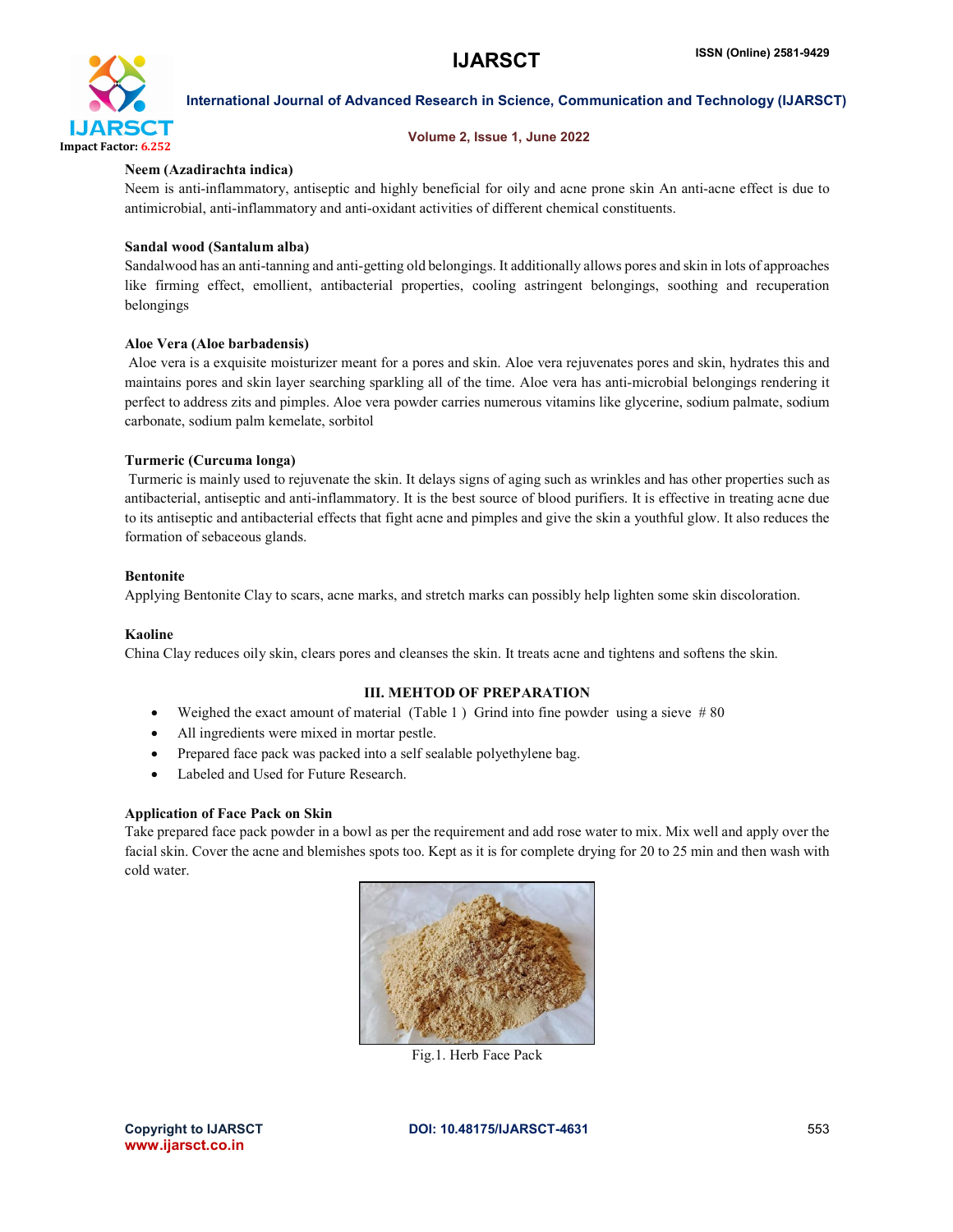

#### Volume 2, Issue 1, June 2022

# Apply Face Pack to Skin

If necessary, put the prepared face pack powder in a bowl, add rose water and mix. Mix well and apply to facial skin. It also covers acne and blemishes. Leave it for 20 to 25 minutes to dry completely and wash with cold water.

# Precautions to be Taken While Applying Face Pack)

- 1. Do not leave the face pack on your face for more than 15-20 minutes. Very long storage can lead to wrinkles, sagging and enlargement of open pores.
- 2. Apply face pack once a week. Do not remove or scratch the dry face pack.
- 3. It can damage the underlying skin.
- 4. Spray (at room temperature) water on your face before removing the dry face mask. After removing the mask roll the ice cubes on the skin of the face. This helps to close open pores and tighten skin. It also tightens and soothes the skin.
- 5. Do not rub your face violently. This can lead to acne and darkening of the skin.
- 6. If you apply a face pack, keep away from heat.
- 7. Avoid applying face packs near the "eye zone". The skin around the eyes is very sensitive. Removing the face mask can damage the skin around the eyes.

# IV. EVALUATION OF FORMULATION

Following evaluation parameter were performed to ensure superiority of prepared face pack.

# Morphological Parameter

We visually checked morphological parameters such as color, odor, appearance and texture.

# Physicochemical Evaluation

# a) pH

pH of 1% aqueous solution of the formulation was measured by using a calibrated digital pH meter at constant value.

# b) Loss on Drying

Weigh about 1.5 g of powdered drug into a weighed flat and thin porcelain dish. Dry in an oven at 100 ° C or 105 ° C until the difference between the two consecutive weighings is 0.5 mg or less. Cool with a desiccator and weigh. Weight loss is usually recorded as moisture

# c) Ash Content

# Total Ash Value

Accurately weighed, about 24 g of crushed, air-dried material is placed in a pre-ignited and tare crucible (usually platinum or silica). Spread the material over a uniform layer to lighten it and gradually increase the heat to 500600 ° C until it turns white, indicating the absence of carbon. Cool with a desiccator and weigh. If this method does not produce carbon-free ash, cool the crucible and moisten the residue with approximately 2 ml of water or saturated ammonium nitrate solution. Dry in a water bath, then on a hot plate and ignite until constant. Cool the residue in a suitable desiccator for 30 minutes and weigh immediately. Calculate the total ash content per gram of air-dried material in mg l

# Acid Insoluble Ash Value

Add 25 ml of hydrochloric acid to a crucible containing whole ash, cover with a watch glass, and bring to a boil slowly for 5 minutes. Rinse the watch glass with 5 ml of hot water and pour this liquid into the crucible. Collect the insoluble material on ash-free filter paper and wash with hot water until the filtrate is neutral. Transfer the filter paper containing the insoluble ingredients to the original crucible, dry it on a hot plate, and let it shine until it reaches a certain weight. Cool the residue in a suitable desiccator for 30 minutes and weigh immediately. Calculate acid-insoluble ash in mg per gram of air-dried material.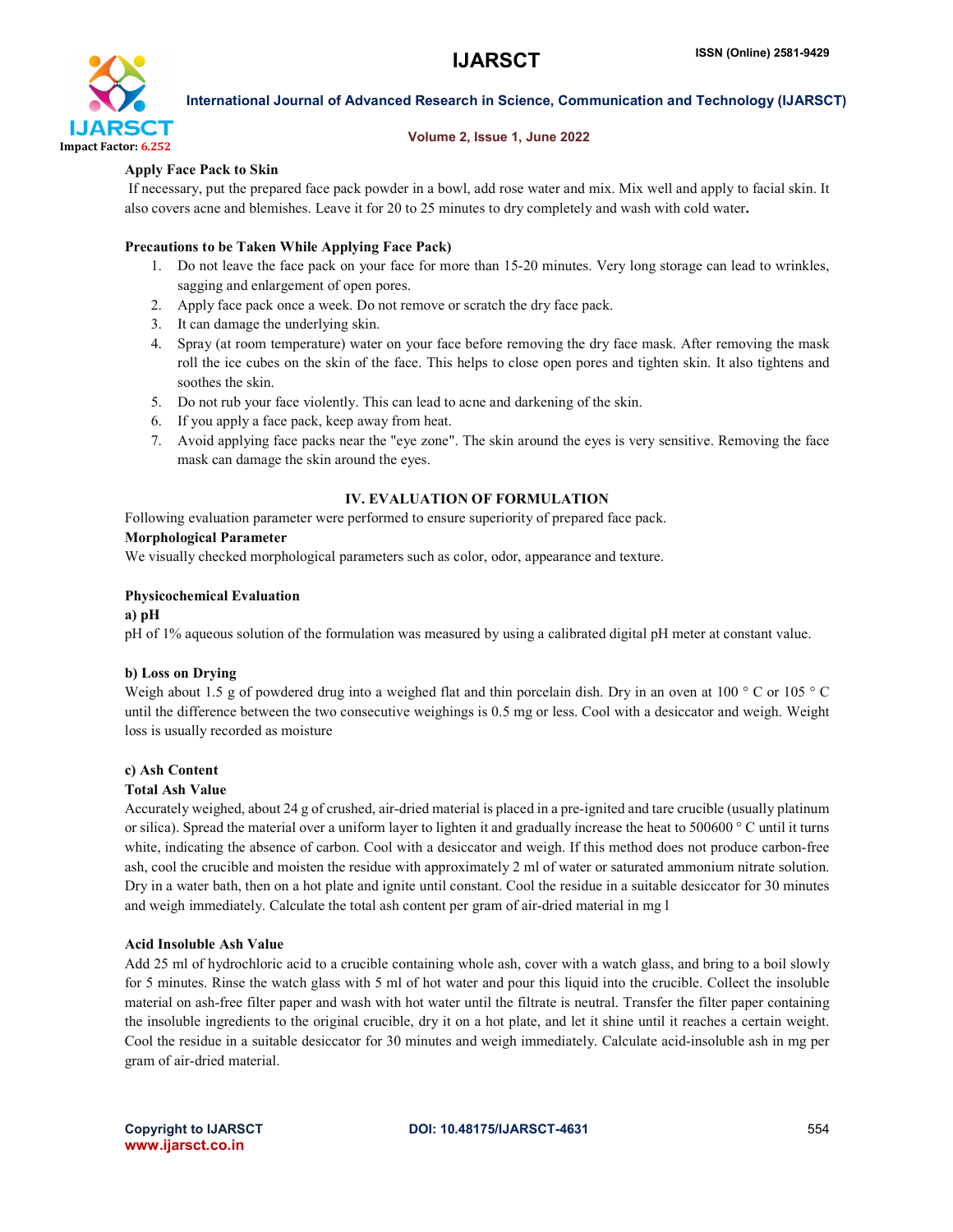

# Volume 2, Issue 1, June 2022

# Water Soluble Ash Value

Add 25 ml of water to a pan containing all the ash and bring to a boil for 5 minutes. Collect the insoluble material in a sintered glass crucible or ashless filter paper. Rinse with hot water and ignite in a crucible at a temperature below 450° C for 15 minutes. Subtract the weight of this residue in me from the weight of the total ash. Calculate the water-soluble ash content per 1 g of air-dried material in mg.

# d) Particle Size

Particle size is a parameter that affects various properties such as spreadability and particle size. Particle size was determined by a sieving method using an L.P. standard sieve with mechanical shaking for 10 minutes.

# Phytochemical Evaluation

# a) Detection of Glycoside

# Borntrager's Test

Borntrager test Add 5-10 ml of diluted HCl to a 1 g face mask, boil in a water bath for 10 minutes and filter. The filtrate was extracted with CCla / benzene, an equal volume of ammonia solution was added, the mixture was filtered, and the mixture was shaken. Pink or red formation of ammonium layer due to the presence of anthraquinone units

# b) Detection of volatile oil

In face pack 2-4g when treated with alcohol solution of volatile oil.

# Physical Evaluation (Powder Property)

# a) Tapped Density

Tapped density is an accelerated bulk density attained after routinely tapping a box containing the powder sample. After gazing the preliminary powder quantity or muss, the measuring cylinder or vessel is routinely tapped for 1 min and quantity.

Tapped Density = Mass / Tapped Volume

# b) Bulk Density

Bulk Density is the ratio between the given mass of a powder and its bulk volume. Required amount of the powder is dried and filled in a 50 ml measuring cylinder up to 50 ml mark. Then the cylinder is dropped onto a hard wood surface from a height of 1 inch at 2 second intervals. The volume of the powder is measured. Then the powder is weighed. This is repeated to get average values.

Bulk Density = Mass / Bulk Volume

# c) Angle of Repose

It is defined as the maximum angle possible in between the surface of pile of powder to the horizontal flow. It required amount of dried powder is placed in a cylindrical tube open at both ends is placed on a horizontal surface. Then the funnel should be raised to form a heap. The height and radius of the heap is noted and recorded. For the above method, the angle of repose (θ) can be calculated by using the formula.

 $\theta = \tan^1(h/r)$ 

where  $\theta$  - Angle of repose,

h - Height of the heap,

r - Radius of the base

# d) Hausner's Ratio

Hausner's Ratio = Tapped Density / Bulk Density

# b) Carr's Index

Carr's Index = (Tapped Density - Bulk Density)/Tapped Density  $X$  100

www.ijarsct.co.in

Copyright to IJARSCT **DOI: 10.48175/IJARSCT-4631** 555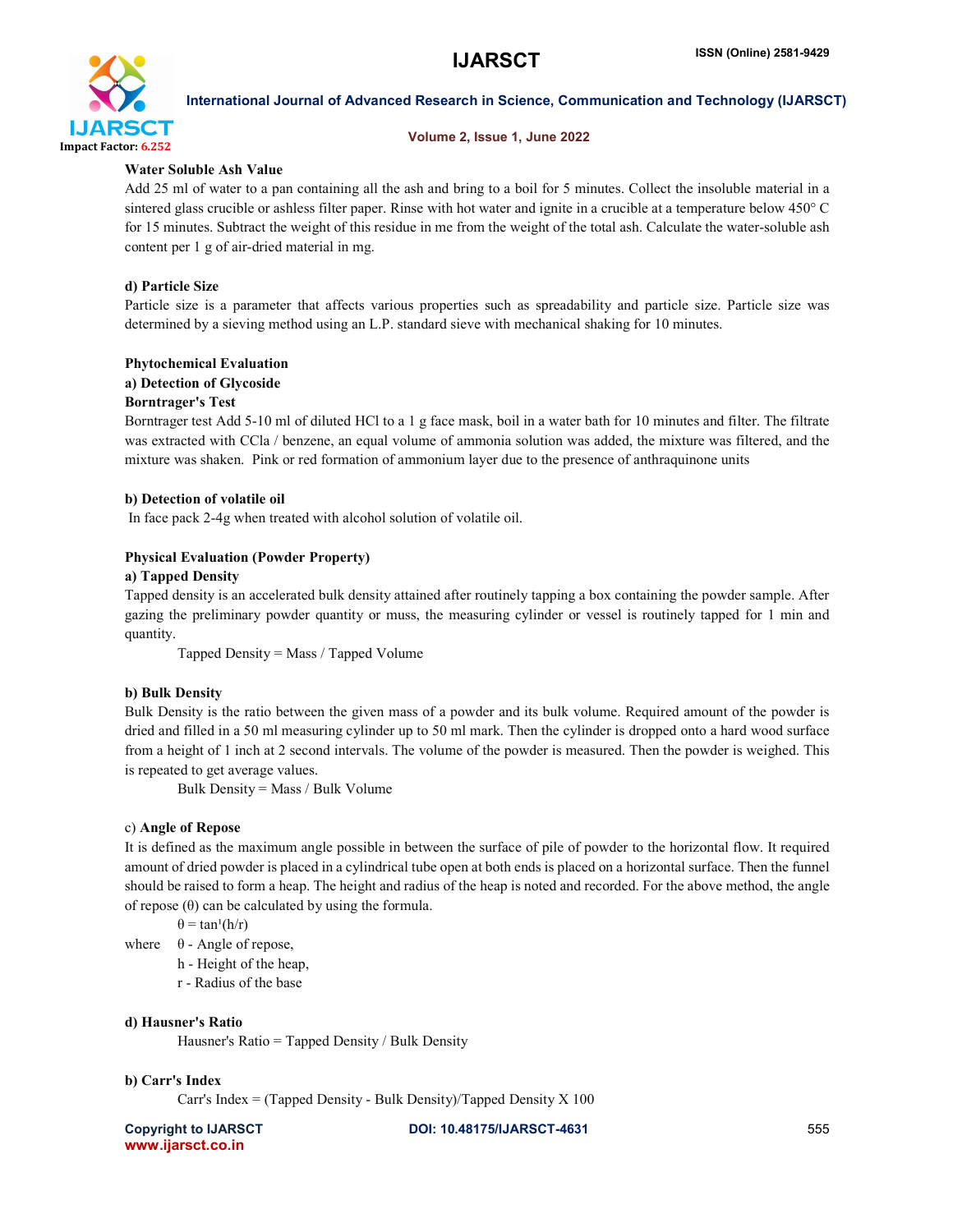

Volume 2, Issue 1, June 2022

# Stability Studies

Stability test of the prepared product was carried out by storing it under various temperature conditions for 1 month. Vials filled with the drug product were stored at various temperature conditions such as room temperature and 40 ° C.

# Microbial Assay

The antibacterial activity of various formulations was determined by the modified agar well diffusion method. In this procedure, the nutrient agar plate was inoculated with 0.2 ml of 24-hour culture medium. Culture of Escherichia coli and Pseudomonas aeruginosa that cause scabs vulgaris. The agar plate was solidified. Equally spaced wells on each plate were cut using a sterile 8 mm drill bit. A 0.5 ml formulation, herbal extract was randomly introduced into the wells. The plates were incubated at 37 ° C for 24 hours. Antibacterial activity was assessed by measuring the inhibition zone (mm).

# Detergency/ Spreadbility

This is the usual way to check the detergency of a product. The formulation is applied to the skin and then the ease and extent of washing with water is manually checked by using 1 liter of water to remove all the contents of the formulation applied to the surface.



Fig. A Fig. B Fig. C

Fig – A) Before keeping in incubator

B) Zone of inhibition shown by Escherichia coli

C) Zone of inhibition shown by Pseudomonas aeruginosa

# **Washability**

This is the common method for checking the washability of the formulation. The formulation was applied on the skin and then ease and extent of washing with water were checked manually by using 1 litre of water is used to remove all content of the formulation were applied on the surface.

# V. RESULT AND DISCUSSION

Following assessment parameters have been carried out to make sure superiority of organized face Pack

# Morphological Evaluation

Herbal face percent changed into evaluated for morphological parameters confirmed withinside the Table

| Sr. No. | Parameter  | <b>Observation</b>  |
|---------|------------|---------------------|
| 1)      | Colour     | Yellowish           |
| 2)      | Odour      | Pleasant            |
| 3)      | Appearance | Free Flowing Powder |
| 4)      | Texture    | Fine                |
| 5)      | Smoothness | smooth              |

Table 3: Morphological Evaluation

www.ijarsct.co.in

Copyright to IJARSCT **DOI: 10.48175/IJARSCT-4631** 556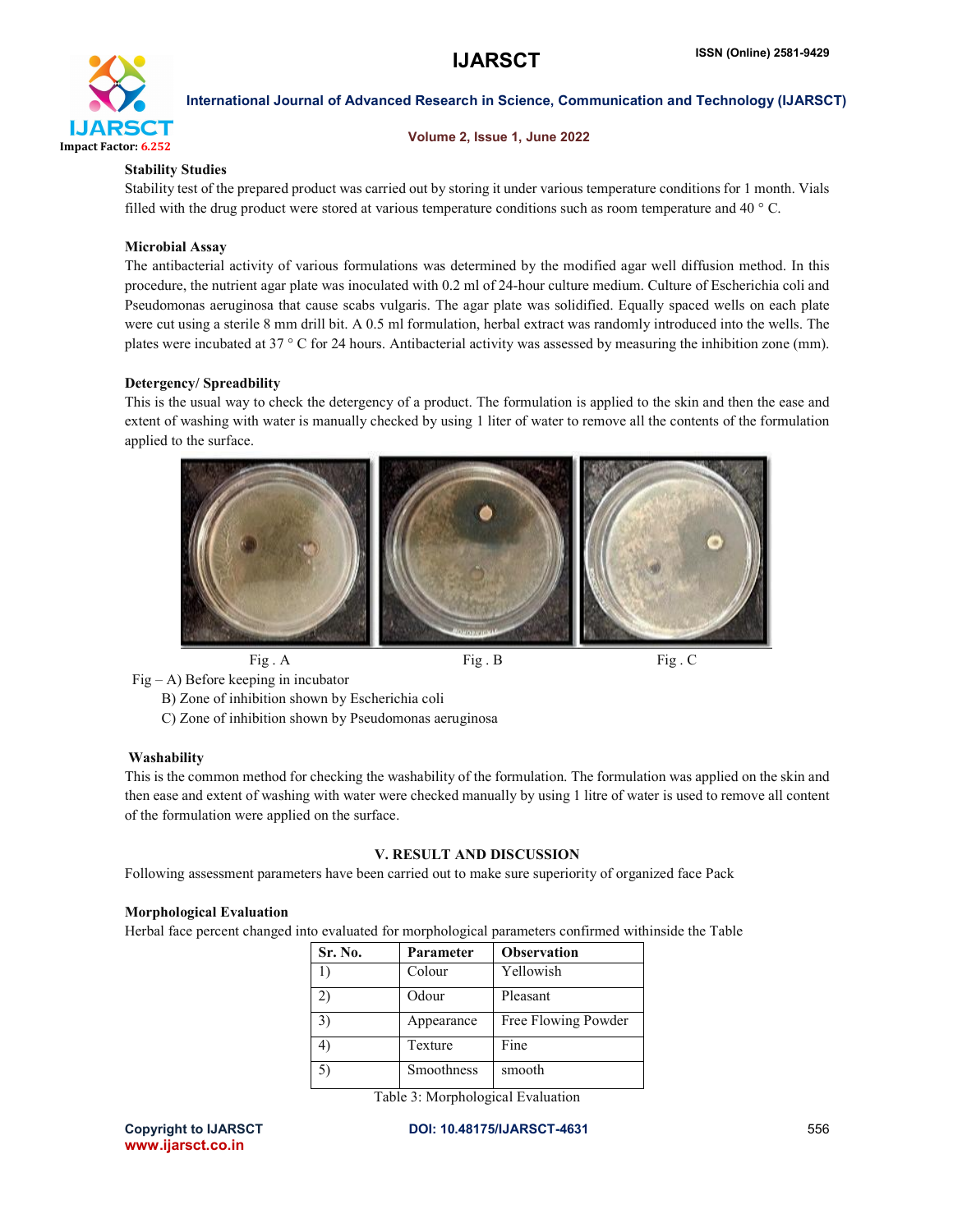

# Volume 2, Issue 1, June 2022

# Physicochemical Evaluation

Herbal face percent changed into evaluated for physicochemical parameters confirmed withinside the Table 3. The pH of system changed into observed near neutral. The ash content material and moisture content material have been inside limit. The particle length of formulations changed into observed withinside the variety of 25-30pm.

| Sr. No.        | <b>Parameter</b>             | <b>Observation</b> |
|----------------|------------------------------|--------------------|
| $_{1}$         | pH                           | 6.82               |
| 2)             | Loss on drying               | $1.8\%$ w/w        |
| 3)             | Ash content :                | $2.7\%$ w/w        |
|                | Total ash value              | $0.60\%$ w/w       |
|                | Acid insoluble ash value     | $1.3\%$ w/w        |
|                | Water soluble ash value<br>3 |                    |
| $\overline{4}$ | Particle size $(\mu m)$      | $25 - 30 \mu m$    |

Table 4: Physicochemical Evaluation

# Physical Evaluation (powder property)

Herbal face % changed into evaluated for bodily parameters (powder property) confirmed withinside the Table five. Rheological findings justified the flow (powder) homes of the natural face %. It changed into discovered to be a freeflowing and non-sticky in nature.

| Sr.no.       | <b>Parameter</b>    | <b>Observation</b> |
|--------------|---------------------|--------------------|
|              | Tapped density      | $0.625$ gm/ml      |
| $\mathbf{2}$ | <b>Bulk</b> density | $0.5$ gm/ml        |
| 3)           | Angle of repose     | 36 (Fair)          |
| 4)           | Hausner's ratio     | $1.25$ (Fair)      |
| 5)           | Carr's index        | $20$ (Fair)        |

Table 5: Physical Evaluation

# Stability Study

The effects of balance had been proven in Table 7. No extrade in color, odor, texture and smoothness changed into observed. The balance research confirmed a mild extrade in pH of formula at 40°C.

| Sr.no. | <b>Parameter</b> | <b>At Room Temperature</b> | At $40^0C$    |
|--------|------------------|----------------------------|---------------|
|        | Colour           | No Change                  | No Change     |
| 2)     | Odour            | No Change                  | No Change     |
| 3)     | Texture          | Fine                       | Fine          |
| 4)     | Smoothness       | Smooth                     | Smooth        |
| 5)     | PH               | $6.82 + 0.04$              | $6.82 + 0.05$ |

# Antimicrobial Assay

Antibacterial activity was assessed by measuring the inhibition zone (mm). The evaluation results are shown in Table 8. Prescription and Evaluation of Herbal Antibacterial Face Pack

| Sr. No. | <b>Bacteria</b>        | Zone of inhibition (in mm) |
|---------|------------------------|----------------------------|
|         | Escherichia coli       | $36 \text{ mm}$            |
|         | Pseudomonas aeruginosa | 35 mm                      |

Table 7 .Antibacterial Assay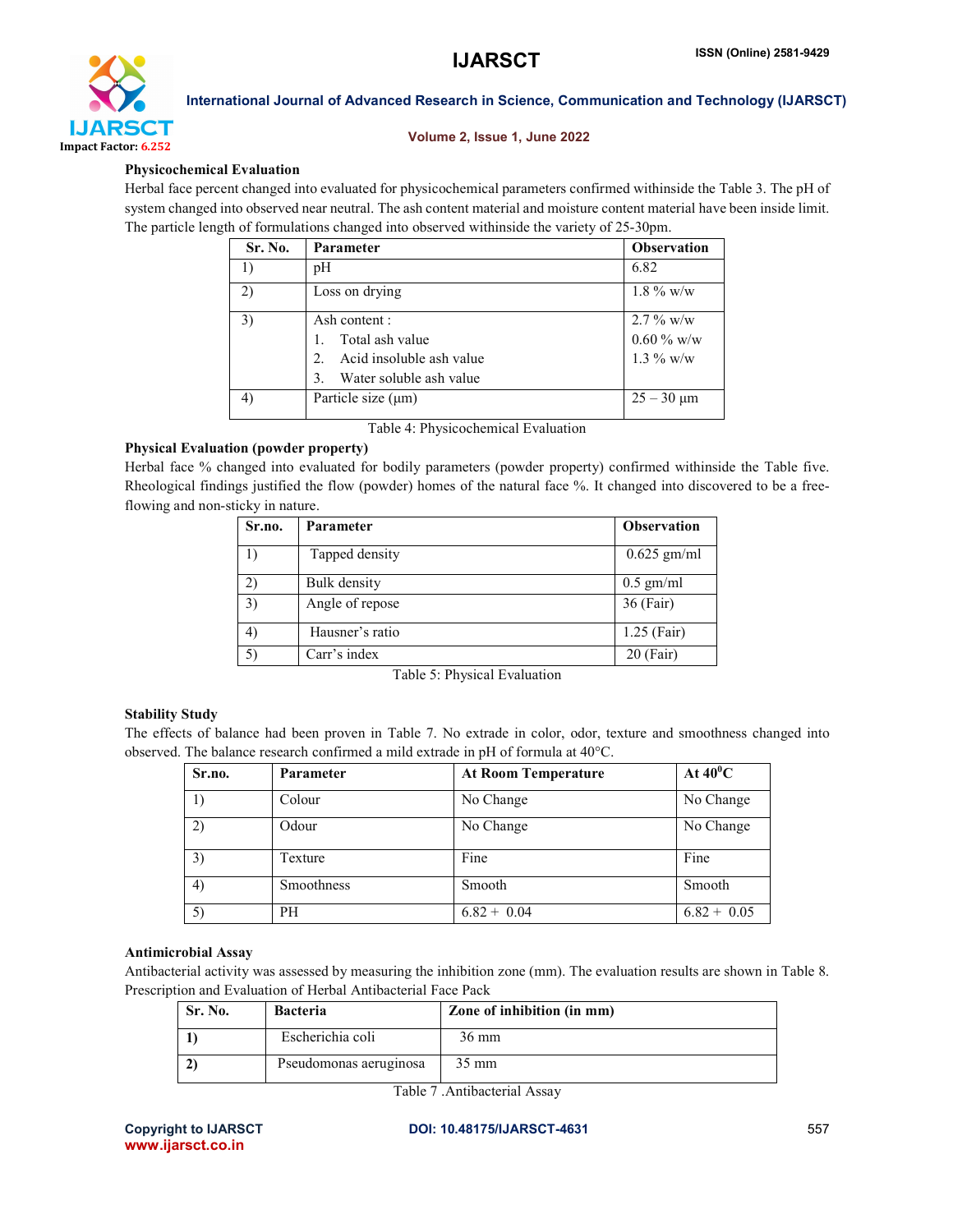

#### Volume 2, Issue 1, June 2022

#### VI. CONCLUSION

Natural treatments are extra applicable withinside the notion that they're more secure with fewer aspect outcomes than the artificial ones. Herbal formulations have developing call for withinside the international market. Herbal face packs are taken into consideration as maintaining and effective manner to increase the advent of pores and skin. Herbal face packs or mask are used to stimulate blood circulation, rejuvenates the ones muscle groups and assist to hold the pliancy of the pores and skin and dispose of dust from pores and skin pores. Thus, withinside the gift work, it's far a excellent try to formulate the natural face % containing obviously to be had elements like Multani mitti, turmeric, aloe vera, sandalwood, orange peel, neem and nutmeg. It is recommended that the organized components turned into physicochemically and microbiologically stable, and possessed traits of a fashionable cosmeceutical`s components for skincare.

#### VII. SUMMARY

In the current scenario, people need to treat various skin problems without side effects. Plant-based ingredients have paved the way for cosmetic formulations without harmful effects. Herbal face packs are considered a sustainable and economical way to improve the appearance of the skin. As a cosmetic product, we have found good properties for human skin face packs. Herbal face packs or masks help stimulate circulation, rejuvenate muscles, maintain skin elasticity and remove dirt from skin pores. The advantage of herbal cosmetics is that they are non-toxic, reduce allergic reactions and prove the long-standing usefulness of many ingredients. This face pack is informative and economical and has passed all evaluation parameters

#### **REFERENCES**

- [1]. Sachin Somwanshi & Ramdas Dolas, Formulation and evaluation of cosmetic herbal face pack for glowing skin, Article in International Journal of Research in Ayurveda and Pharmacy • August 2017
- [2]. Mr. K.G Bhutkar & Mrs. M. Shah, Formulation and evolution of herbal antibacterial face pack article, May 2019 JETIR May 2019, Volume 6, Issue 5 www.jetir.org (ISSN-2349-5162).
- [3]. Yadav N And Yadav R, Preparation and evaluation of herbal face pack Research Article, International Journal of Recent Scientific Research Vol. 6, Issue, 5, pp.4334-4337, May, 2015
- [4]. Avinash O. Maske, Manisha Pandhare, Ashwin D. Wanjari, Formulation and evaluation of herbal face pack for glowing skin Research Article, International Journal of Advances in Pharmaceutics E-ISSN: 2320-4923; P-ISSN: 2320-4931
- [5]. Chanchal D, Swarnlata S., Herbal photoprotective formulations, and their evaluation, Open Nat Prod J 2009; 2: 71-6.
- [6]. Banchhor, M., Ashawat, M.S., , Saraf, S. and Saraf, S. (2009), Herbal Cosmetics: Trends in Skin Care Formulation, Phcog Rev 3(5): 82-89.
- [7]. Millikan, L. E., 2001. Cosmetology, cosmetics, cosmeceuticals: definitions and regulations. Clinics indermatology 19 (4): 371-374.
- [8]. Rani, S. R. and Hiremanth, Text book of Industrial pharmacy,Drug delivery systems & Cosmetics & Herbal drug technology: Universities press (India) Ltd; 2nd Edition, (2002).
- [9]. Chanchal D. and Saraf S. (2009). Herbal Photoprotective Formulations and their Evaluation. The Open Nat ProdJournal 2: 71-76.
- [10]. Himaja N, Ashok kumar A, Bhart kumar B. Preparation and Evaluation of Poly Herbal Fruit Face Mask. J Res Pharm Sci 2015; 2(11): 07-13
- [11]. Koli DS, Mane AN, Kumbhar VM, Shaha KS. Formulation & Evaluation of Herbal Anti-Acne Face Wash. World J Pharm Pharm Sci 2016; 5(6):2001-2007.
- [12]. Nemade CT, Baste N. Formulation and evaluation of a herbal facial scrub. World J Pharm Res 2014; 3(3): 4367-4371.
- [13]. Rajeswari R, Umadevi M, Rahale CS, Pushpa R, Selvavenkadesh S, Sampath Kumar KP, Bhowmik D. Aloe vera: The Miracle Plant Its Medicinal and Traditional Uses in India. J Pharmacogn Phytochem 2012; 1(4): 118-124.
- [14]. Best Benefits of Turmeric (Haldi) For Skin, Hair, And Health-No.4 Is The Best Nov 2016, Available